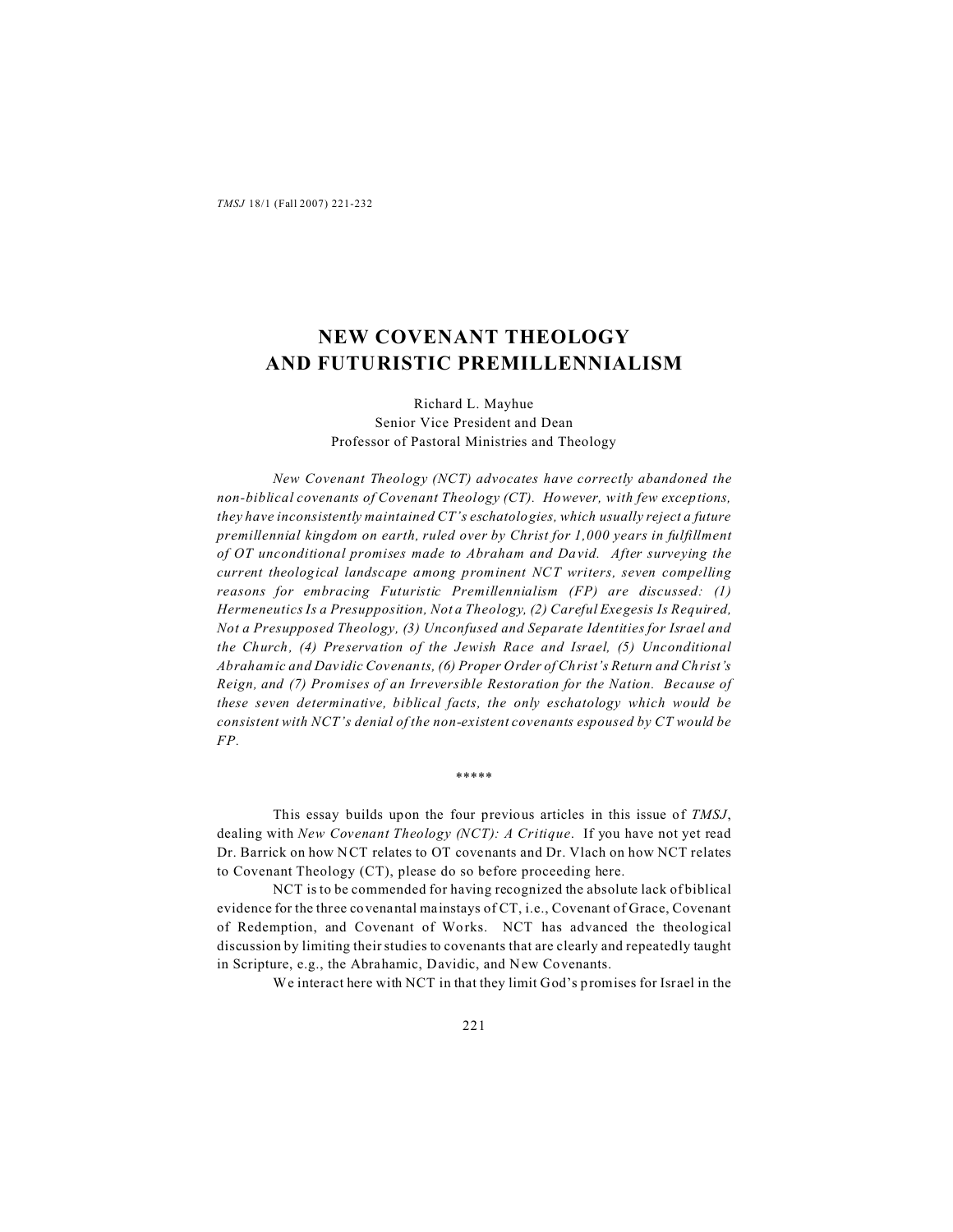future and miss the futuristic aspects of the Abrahamic and Davidic Covenants. In this, they unnecessarily and erroneously rejoin their CT brothers in proposing that the NT church has replaced OT Israel and thus inherited God's land, ruler, and kingdom promises from the supposedly disobedient and disinherited Jews. As a result, the eschatological options for NCT are essentially no different from those of CT.

#### **Bed-Rock Hermeneutics**

Why would NCT rejoin CT at the point of eschatology? Dr. Barrick's assertion that their presupposed eschatology drives their hermeneutic rather than the other way around needs to be reasserted. By putting the theological cart before the hermeneutical horse, NCT slips back into the CT error that they avoided in their soteriology where the hermeneutical horse is rightly ahead of the theological cart. Most NCT adherents have not completely abandoned CT as they rightfully should.

A somewhat surprising explanation of hermeneutics made by a well-known theologian illustrates this point.

What is covenant theology? The straightforward, if provocative answer to that question is that it is what is nowadays called a hermeneutic—that is, a way of reading the whole Bible that is itself part of the overall interpretation of the Bible that it undergirds. A successful hermeneutic is a consistent interpretative procedure yielding a consistent understanding of Scripture that in turn confirms the propriety of the procedure itself. Covenant theology is a case in point. It is a hermeneutic that forces itself upon every thoughtful Bible-reader who gets to the place, *first*, of reading, hearing, and digesting Holy Scripture as didactic instruction given through human agents by God himself, in person;*second*, of recognizing that what the God who speaks the Scriptures tells us about in their pages is his own sustained sovereign action in creation, providence, and grace; *third*, of discerning that in our salvation by grace God stands revealed as Father, Son and Holy Spirit, executing in tripersonal unity of single cooperative enterprise of raising sinners from the gutter of spiritual destitution to share Christ's glory for ever; and *fourth*, of seeing that God-centered thought and life, spring responsively from a God-wrought change of heart that expresses itself spontaneously in grateful praise, is the essence of true knowledge of God. Once Christians have got this far, the covenant theology of the Scriptures is something that they can hardly miss. $<sup>1</sup>$ </sup>

According to the highly respected Dr. Packer, "Covenant Theology … is a hermeneutic...." Amazing! If one's hermeneutic is one's theology, then one's theology determines one's hermeneutic; that is what logicians call "circular reasoning"—a catastrophic logical fallacy. Traditionally, one's hermeneutic has applied to the entirety of the OT and NT, text by text, which then resulted in one's

<sup>&</sup>lt;sup>1</sup>J. I. Packer, "Introduction: On Covenant Theology," in Herman Witsius, *The Economy of the Co venants Between God and Man*, vol. 1 (167 7; reprint, Escon dido, Calif.: The den Dulk Christian Foundation, 1990) 12-13.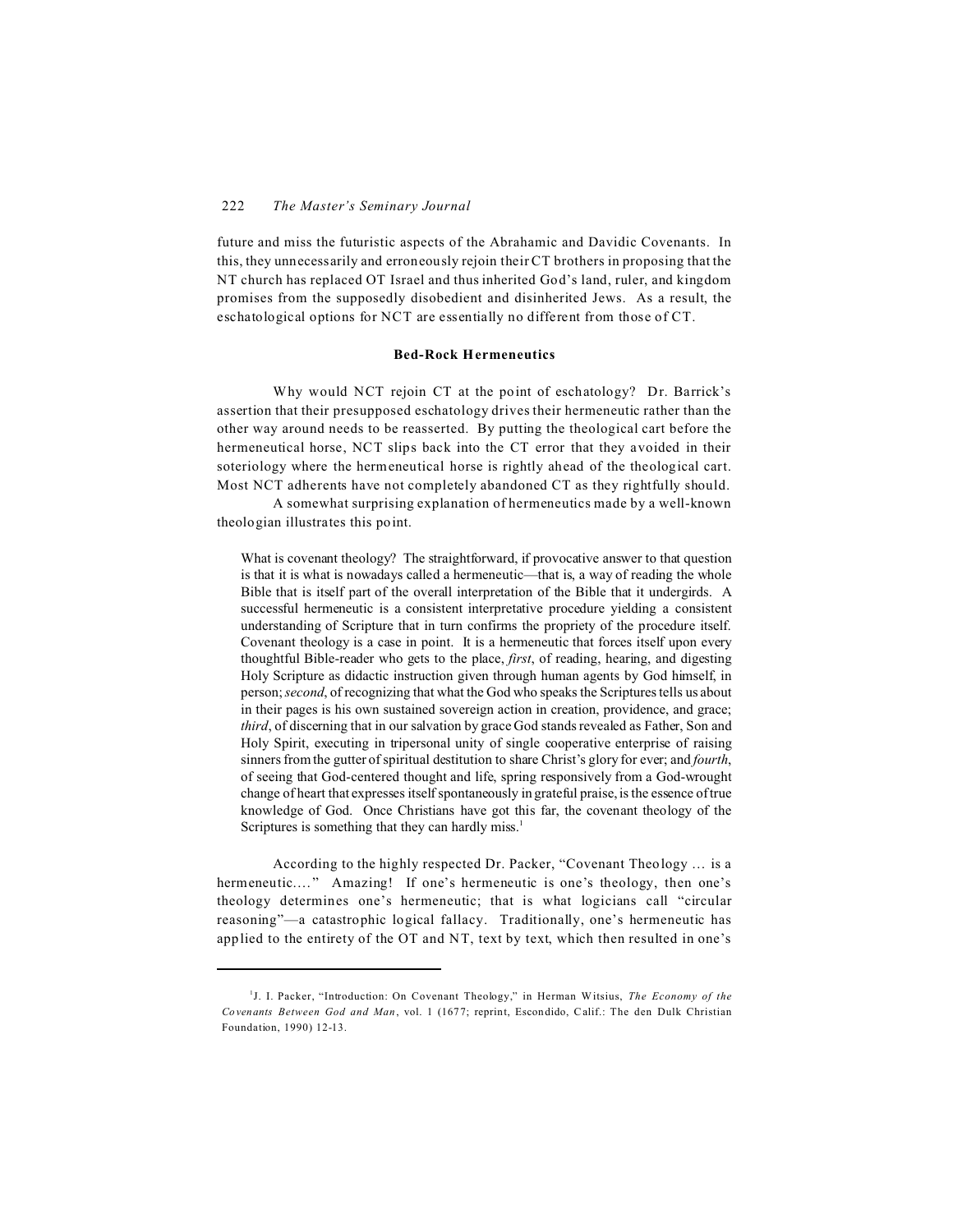theology, not the reverse as stated by Packer.

NCT advocate Donald Hochner similarly writes, "There are three main systems of interpreting Scripture.… [T]he author of this comparative analysis wishes to state his preference for New Covenant Theology, as being a more balanced system for interpreting Scripture.…" 2 Gary D. Long likewise notes, "If the *nonpremillennialism* aspect of prophecy is on the right track then it must be part of a better hermeneutic. I believe New Covenant theology presents a better biblical hermeneutic."<sup>3</sup>

If a consistent hermeneutic that leads to one's theology is the proper way to approach Scripture, then some of Futuristic Premillennialism's (FP's) staunchest critics recognize the consistent nature of and outcome when the historical-grammatical approach is taken to interpret all Scripture, including prophetic portions. For example,

O.T. Allis—"…the Old Testament prophecies if literally interpreted cannot be regarded as having been yet fulfilled or as being capable of fulfillment in this present age."<sup>4</sup>

Floyd E. Hamilton—"Now we must frankly admit that a literal interpretation of the Old Testament prophecies gives us just such a picture of an earthly reign of the Messiah as the premillennialist pictures."<sup>5</sup>

Loraine Boettner—"It is generally agreed that if the prophecies are taken literally, they do foretell a restoration of the nation of Israel in the land of Palestine with the Jews having a prominent place in that kingdom and ruling over the other nations."<sup>6</sup>

However, each one asserts that consistency does not necessarily yield the eschatological truth of Scripture, because the fruit thereof does not agree with his hermeneutic of CT.

Perhaps the great writer Robert Louis Stevenson (1850–1894) summed it up best.

I cannot understand how you theologians and preachers can apply to the Church—or the

5 Floyd E. H amilton, *The Ba sis of the M illennial Faith* (Grand Rapids: Eerdmans, 1942) 38.

<sup>6</sup>Loraine Boettner, "Postm illennialism," in *The Meaning of the Millennium: Four Views*, ed. Robert G. Clouse (Downers Grove, Ill.: InterVarsity, 1977) 95.

<sup>&</sup>lt;sup>2</sup>Donald Hochner, "A Comparison of Three Systems: Dispensationalism, Covenant Theology, and New Covenant Theology" (online at www.angelfire.com/ca/DeafPreterist/compare.html, accessed 9/2/07).

<sup>3</sup>Gary D. Long, "New Covenant Non-Premillennialism— Part 2" (online at www.sound ofgrace.com/v7/n.9/glpart2.htm, accessed 9/2/07 ).

<sup>4</sup>O. T. Allis, *Prophecy and the Church* (1945; reprint, Nutley, N.J.: Presbyterian and Reformed, 1977) 238.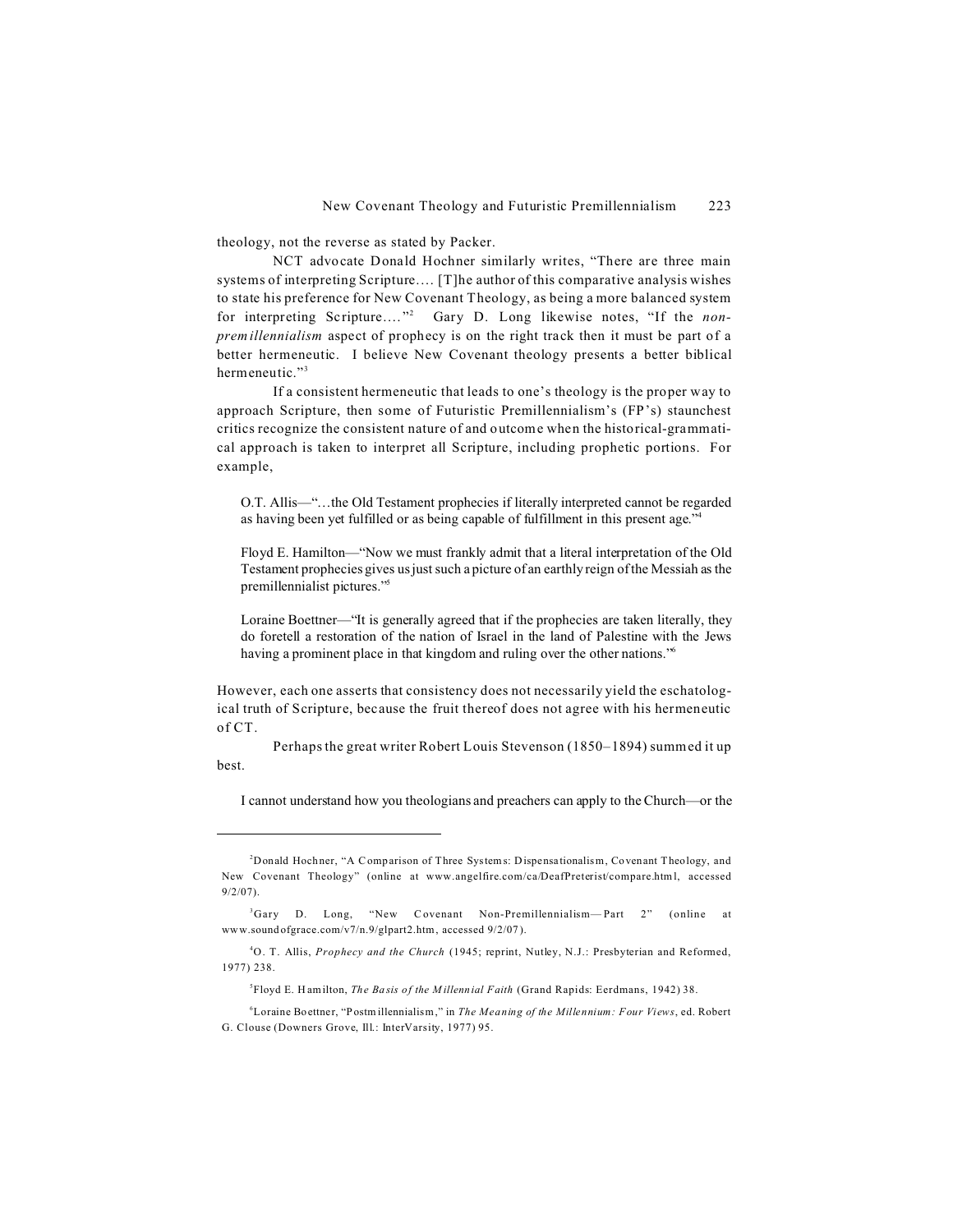# 224 *The Master's Seminary Journal*

multiplicity of churches—Scripture promises which, in their plain meaning, must apply to God's chosen people Israel, and to Palestine; and which, consequently, must still be future. You call yourselves the "Israel of God" or the "Spiritual Israel."' As an example of this misinterpretation, he gave me Isaiah LXII. "But," said he, "that does not stand alone. The prophetic books are full of teachings which, if they are interpreted literally, would be inspiring, and a magnificent assurance of a great and glorious future; but which, as they are spiritualized, become farcical—as applied to the Church, they are a comedy."<sup>7</sup>

# **Representative NCT Eschatological Approaches**

Steve Lehrer offers five key conclusions that lead him away from premillennialism.<sup>8</sup>

- 1. "NCT … views the Old Testament through the lens of the New. That is our driving theological presupposition."<sup>9</sup>
- 2. "This means that if the New Covenant fulfillment of an Old Covenant promise changes the nature of the original promise, then we *have no biblical reason to expect the Old Covenant promise will be fulfilled as the promise stood in its Old Covenant context*."<sup>10</sup>
- 3. "Then there is the view of NCT, which understands Israel to be an unbelieving type or picture of the true people of God, the church. According to NCT, Israel never was a believing people as a whole. Israel always had a tiny remnant of true believers in her midst. Israel was not the church in the Old Testament, but they did function as a type or picture of the church—the true people of God."<sup>11</sup>
- 4. "I don't believe that Romans 11 teaches there is a promise for a national salvation for all of ethnic Israel."<sup>12</sup>
- 5. "In summary, NCT is not replacement theology if by that you mean that God has replaced the first true people of God with people of God number two. But NCT is replacement theology if by that you mean the focus of God's attention is no longer on a particular nation (Israel), but rather God's preoccupation with the nation has been "replaced" or fulfilled by God showering His love on the true people of God, which is made up of Jews and Gentiles."<sup>13</sup>

 $\mathrm{^9}$ Ibid., 216.

 $10$ Ibid., 224.

 $11$ Ibid., 66.

<sup>13</sup>Ibid., 205.

<sup>7</sup>As quoted from personal conversation by S. J. Whitmee, "'Tusitala,' R. L. S .—A N ew P hase," *The Atlantic M onth ly* 131 (March 1923):348.

<sup>8</sup> Steve Lehrer*, New Covenant Theology: Questions Answered* (self-published, 2006).

<sup>&</sup>lt;sup>12</sup>Ibid., 104. In stark contrast, CT advocate John M urray concludes that if *Israel* means anything but ethnic, na tional Isra el, it doe s exegetic al violenc e to the text (*The Epistle to the Romans*, vol. 2 [Grand Rapids: Eerdmans, 1968] 97).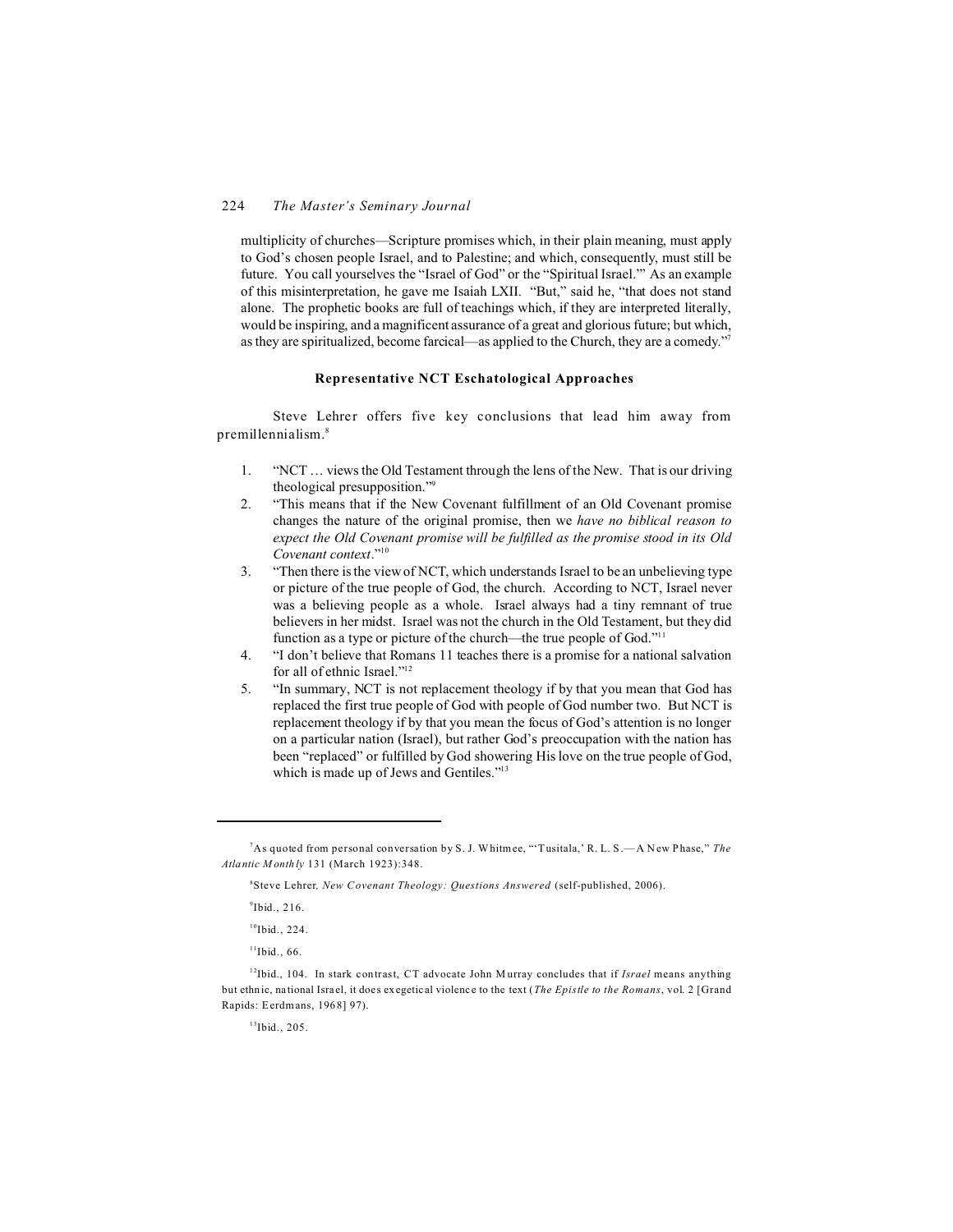John Reisinger, in spite of his excellent critique of  $CT<sup>14</sup>$  shies away from premillennialism because

- 1. "Israel has no separate purpose or future independent of the Body of Christ."<sup>15</sup>
- 2. "The *physical* nation of Israel was cast off and the special national covenant relationship was totally ended when Christ came (Matt. 21:43). 16

Tom Wells reasons from Romans 11. He concludes, "From the standpoint of eternity future, looking back, the church will prove to have been God's elect individuals from every era."<sup>17</sup>

While each of these men has approached the theme of eschatology differently, they have one common characteristic. Having rejected CT's unbiblical covenants in favor of the New Covenant, they then embrace CT's eschatological conclusions which had their origins and basis in the abandoned, non-biblical covenants. They have returned to the source of the error which supposedly they already recognized and from which they fled.

But is this return to CT eschatologies an essential, necessary plank in the NCT agenda?

#### **NCT Is Compatible Only With FP**

Fred Zaspel, who co-authored *New Covenant Theology* with Tom W ells, is unquestionably a futuristic premillennialist and finds FP in absolute harmony with NCT, especially in its rejection of the unbiblical covenants of CT. In personal correspondence (10/22/06), he writes, "NCT generally is more a movement than a settled position as of yet. This is particularly the case in terms of eschatology.… [M]ost of the *published* 'spokesmen' (self-appointed or otherwise) for NCT are amillennial. And of these, some are particularly outspoken in their disregard for premillennialism."

Zaspel, though a minority voice in NCT, eschatologically speaking, is a determined FP. He believes in a distinct future for ethnic Israel.<sup>18</sup> He reasons thusly from Romans 11:

<sup>14</sup>John G. Reisinger, *Abraham's Four Seeds* (Frederick, Md .: New Covenant Media, 1998). See Appendix 3, "Covenant Theology's 'Two Administrations of One Covenant'" 129-39.

<sup>&</sup>lt;sup>15</sup>Ibid., 115.

 $16$ Ibid., 116.

<sup>&</sup>lt;sup>17</sup>Tom Wells and Fred Zaspel, *New Covenant Theology* (Frederick, Md.: New Covenant Media, 2002) 63.

<sup>18</sup>Fred G. Za spel, *Jews, Gentiles, and the Goal of Redemptive History* (Hatfield, Pa.: IBRI, 1995)  $24.$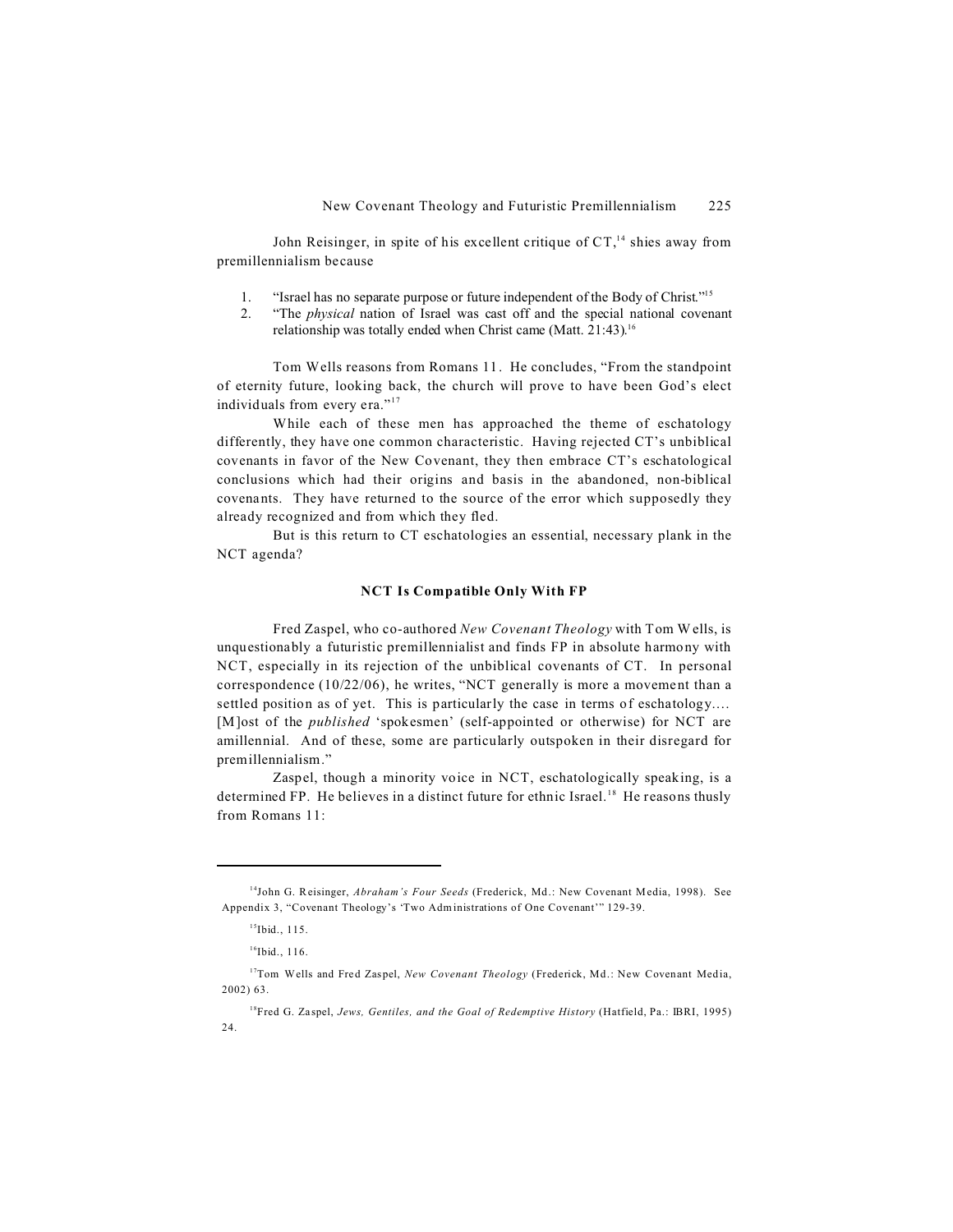## 226 *The Master's Seminary Journal*

It should be noted further that the ground on which Paul bases his hope of the future conversion of "all Israel" is nothing other than Israel's ancient covenants. In 11:29 Paul says this directly, and in 11:26–27 he cites by way of support and explanation a composite of passages from the Old Testament (Psa. 14:7; Gen. 17:4; Isa. 59:20–21; 27:9; Jer. 31:33ff). The language is reminiscent of more passages, particularly from the prophets, in which the Davidic, Abrahamic, and new covenants are held in view for the people. Significantly, these same passages speak to a time when Israel, in her own land, will again enjoy her prominence among the nations.<sup>19</sup>

Amusingly, one British CT adherent accuses both Zaspel and his amillennial co-author of being FPs. George M. Ella writes in a review of *New Covenant Theology*, "They offer us dyed-in-the-wool Dispensationalism of the most extreme kind under the guise of a New Speak which is almost amusing in its ingenuity...."<sup>20</sup> Actually, Ella proves to be the extremist by labeling amillennialist Wells as a dispensationalist and accusing Zaspel of being extreme when, in fact, he is quite moderate.

Just released, in late summer 2007, is the most significant NCT futuristic premillennial book, *Future Israel*, by Barry Horner.<sup>21</sup> He contributes a formidable work that clearly marks out FP as the most compatible eschatology for NCT. In so doing, he dramatically demonstrates that non-FPs in NCT have not fully removed their roots from the soil of CT.

# **A Brief Case for Futuristic Premillennialism**<sup>22</sup>

NCTs who find a CT-based eschatology incompatible with their total break from CT in favor of NCT, will be encouraged by the seminal works of Zaspel and Horner. Also, they will take heart in the following discussion of seven primary reasons for FP.23

<sup>21</sup>Barry Horner, *Future Israel* (Nashville: B&H, 2007). He has been significantly influenced by the 19th-century Scottish P resbyterian and h ymn writer of note (180 8-188 9), Horatius Bonar, *Prophetical Landm arks Co ntaining Data for Helping to Determine the Question of Christ's Pre-Millennial Advent* (London: James Nisbet, 1847).

<sup>22</sup>See David Larsen, *Jews, Gentiles, and the Church* (Grand Rapids: Discovery House, 1995) for an excellent treatment of Futuristic Premillennialism.

<sup>23</sup>These materials have been adapted from Richard M ayhue, *1, 2 Thessalonians* (Fearn, Ross-shire, Scotland: Christian Focus, 1999) 203–11.

<sup>&</sup>lt;sup>19</sup>Ibid., 25.

<sup>&</sup>lt;sup>20</sup>George M. Ella, "New Covenant Theology: A Review," New Focus  $11/3$  (Oct/Nov 2006) (online at www.go-newfocus.co.uk/pages.php?section=25&subsection=7&artID=177, accessed 9/3/07). Australian CT devotee Kevin Hartley understands Zaspel to be "a dispensationalist at heart" (See "New Covenant Theology and its Fundam ental Presupposition" [online at www.pressiechurch.org/ Theol\_1/Defining%2 0NCT.htm, accessed 9/2/07 ]).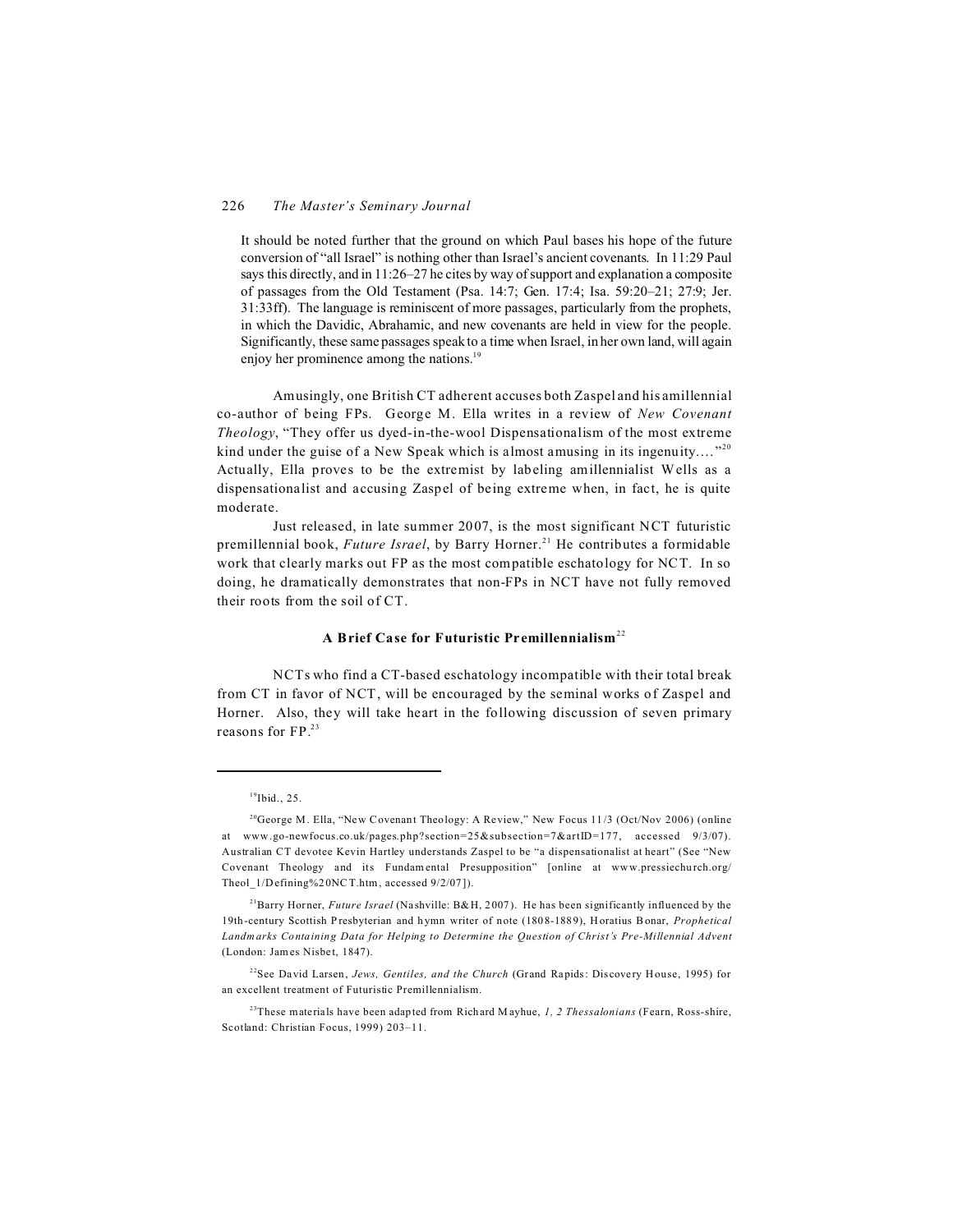### **1. Hermeneutics Is a Presupposition, Not a Theology**

Advocates of FP use a consistent grammatical-historical approach to both the Old and New Testament Scriptures, by which the Bible is interpreted normally throughout, regardless of whether it is non-eschatological or eschatological. Therefore, God's promises to Abraham and David are viewed in a futuristic sense as anticipating a restored nation of Israel. In this pattern, the rapture comes first (it can be pre-tribulational, mid-tribulational, or post-tribulational), followed by Christ's second coming at the end of the seven-year tribulation period, biblically spoken of as Daniel's seventieth week. After judging the earth and its inhabitants, Christ rules over the earth for one thousand years (the millennium) from His Davidic throne in Jerusalem. At the end of the millennium, Satan rebels for one final time but is instantly defeated. Then comes the resurrection and judgment of all unbelievers at the Great White Throne judgment, which is followed by the New Jerusalem and the eternal state.

FP does not require new special rules of interpretation when it comes to prophetic texts. The biblical text is taken at normal face-value, in its context, recognizing symbolic language and speech figures, plus the reality that they represent. It allows the interpreter to take the same general approach to the unvarnished history of Joshua, or the highly figurative images of Solomon's Song, or the prophetic books.

Normal interpretation produces the correct understanding of OT prophecies that have already been fulfilled in history. For example, Gen 17:6 predicts that from Abraham would come real kings, and they did. Daniel prop hesied of coming Persian, Greek, and Roman nations, and they came to be.

Most convincing to this writer is the manner in which Christ's first advent prophecies are correctly interpreted, i.e., by consistently using the normal or grammatical-historical approach. Christ was born in the tribe of Judah (Gen 49:10); He was born in Bethlehem (Micah 5:2); He died by crucifixion (Ps 22) and rose from the grave (cf. Ps 2:7 with Acts 13:33; 16:10; Isa 55:3).

Therefore, unless some clear, uncontested mandate from Scripture changes how one interprets second-coming prophecies (and there is none), then prophetic Scripture should be interpreted consistently throughout the Bible. Only FP does so.

#### 2. **Careful Exegesis Is Required, Not a Presupposed Theology**

Revelation 20:1-10 might well be considered the *summum bonum* of millennial studies, for in this text one encounters a unique historical period which is designated as "one thousand years" (vv. 2, 3, 4, 5, 6, and 7). This serves as an example of careful exegesis.

Several preliminary inquiries logically precede determining a correct eschatological understanding of Revelation 20. First, the question needs to be asked whether this period of time is yet future or has it already been fulfilled?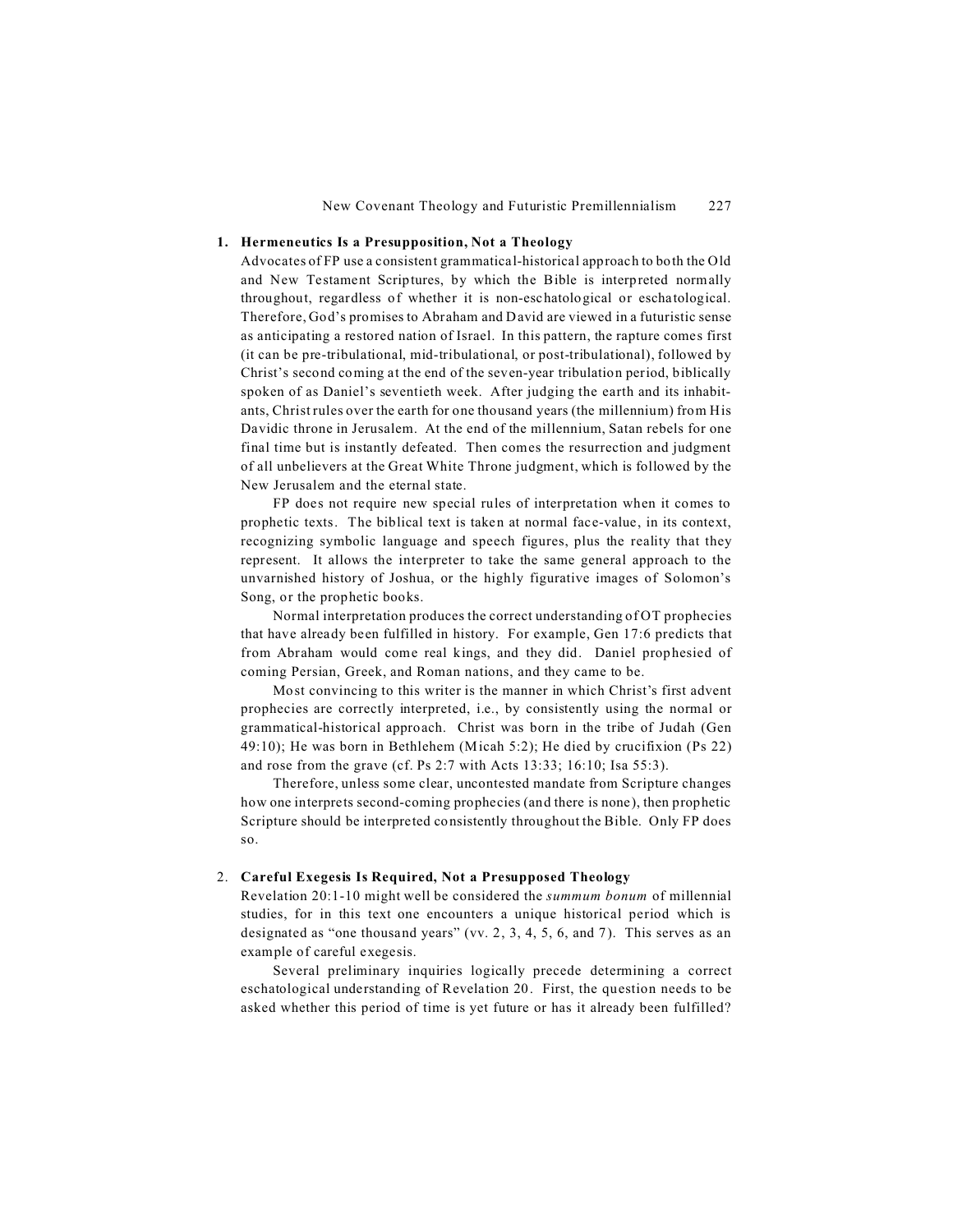Next, is this period actually one thousand years in length or does the term represent another length of time, e.g., 5,000 years? Finally, how has the 'one thousand' of Revelation 20:1-10 normally been interpreted in the past?

#### *The Time of Fulfillment*

Several peculiar events occur during this special segment of time. An angel binds Satan with a great chain (20:1-2). Satan is then incarcerated in the abyss which is shut and sealed (20:3). Thus, Satan no longer deceives the nations until the one thousand years transpire. The Tribulation martyrs are resurrected to reign with Christ (20:4, 6). When the one thousand years end, Satan is released for a short time to deceive the nations once again (20:3, 7-8).

Has this already been fulfilled? Most who hold to a form of Covenant Theology respond affirmatively and point to Christ's victory over Satan at the cross as the starting point. Such texts as Matt 12:22-29 are employed to bolster the position that Satan is *now* bound in fulfillment of Revelation 20.

Though Christ did win the victory at Calvary and Satan's doom was eternally settled, Satan has not been incapacitated in the manner demanded by this text. Satan still entices men to lie (Acts 5:3). He is blinding the minds of unbelievers to the gospel of the glory of Christ in God (2 Cor 4:4). Satan currently disguises himself as an angel of light to deceive the church (2 Cor 11:2-3, 13-15). The devil hinders ministers of God (1 Thess 2:18) and roams about the earth to devour its population (1 Pet 5:8). Revelation 20 could never refer to the present time in light of these abundant testimonies of Satan's present, frenetic pace (cf. 2 Cor 2:11; Eph 6:11-12). Therefore, the conclusion must be that Revelation 20 looks to some future time of special magnitude. Since it is yet ahead, the next question is, "How long will this time last?"

#### *The Period of Time*

The bottom line in this discussion asks, "Does *chilia et* in Revelation 20 really mean a literal one-thousand years?" The discussion begins by looking at biblical numbers in general and then narrowing the focus to Revelation and "one thousand" in particular.

It is commonly understood as a basic rule of hermeneutics that numbers should be accepted at face value, i.e., conveying a mathematical quantity, unless substantial evidence warrants otherwise. This dictum for interpreting biblical numbers is generally accepted by all as the proper starting point.

This rule holds true throughout the Bible, including Revelation. A survey of numbers in the Apocalypse supports this. For instance, seven churches and seven angels in Revelation 1 refer to seven literal churches and their messengers. Twelve tribes and twelve apostles refer to actual, historical numbers (21:12, 14).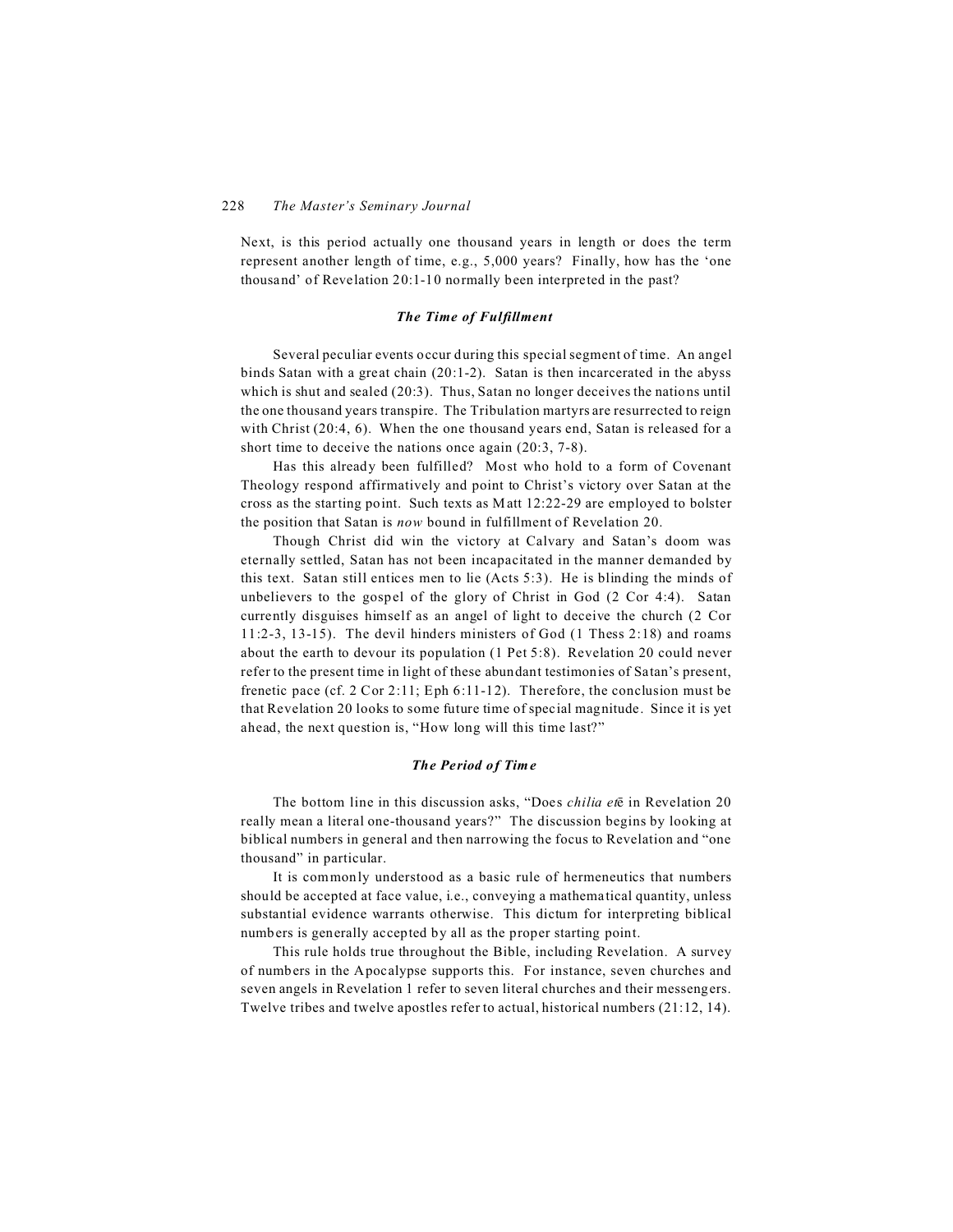Seven lampstands (1:12), five months (9:5), two witnesses (11:3), twelve hundred and sixty days (11:3), twelve stars (12:1), ten horns (13:1), sixteen hundred stadia (14:20), three demons (16:13), and five fallen kings (17:9–10) all use numbers in their normal sense. Out of the scores of numbers in Revelation, only two (seven spirits in 1:4 and 666 in 13:18) are conclusively used in a symbolic fashion. Though this line of reasoning does not prove that "one thousand" in Revelation 20 should be taken normally, it does put the burden of proof on those who disagree with accepting "one thousand" as one thousand to prove otherwise.

Not only are numbers in general to be taken normally in Revelation but, more specifically, this is also true with numbers referring to time. In Revelation 4–20 at least twenty-five references to measurements of time occur. Only two of these demand to be understood in something other than a literal sense and, with these instances, numbers are not employed. The "day of His wrath" (6:17) would likely exceed twenty-four hours and 'the hour of His judgment' (14:7) seemingly extends beyond sixty minutes. Nothing, however, in the phrase "one thousand years" suggests a symbolic interpretation.

This next point is very important. Never in the Bible is "year" used with a numerical adjective when it does not refer to the actual period of time that it mathematica lly represents. Unless evidence to the contrary can be provided, Revelation 20 is not the one exception in the entire Scripture.

Also, the number "one thousand" is not used elsewhere in the Bible with a symbolic sense. Job 9:3; 33:23; Pss 50:10; 90:4; Eccl 6:6; 7:28; and 2 Pet 3:8 have been used in support of the idea that "one thousand" in this text is used symbolically. However, these attempts fail because in each of these texts "one thousand" is used in its normal sense to make a vivid point.

One thousand and its varied combinations are used frequently in both Testaments. No one questions the response to five thousand believers (Acts 4:4), twenty-three thousand men killed (1 Cor 10:8), or seven thousand killed (Rev 11:13). Likewise, no exegetical reason exists to question the normality of onethousand years in Revelation 20.

#### *The Testimony of History*

From the earliest post-apostolic era, the church understood the "millennium" of Revelation 20 as a literal, one thousand years. Papias, Barnabas, Justin Martyr, Irenaeus, and Tertullian all evidenced this fact in their writings. The church taught nothing else until the fourth century.

When ancient theologians began to go beyond what the Bible taught about the millennium, when they began to make it a period of time that would be more for the enjoyment of men than for the glory of God, some reacted to correct this excess by interpreting this time as something less than an actual historical period.

Augustine (c.354-430) popularized the approach, which reasoned that the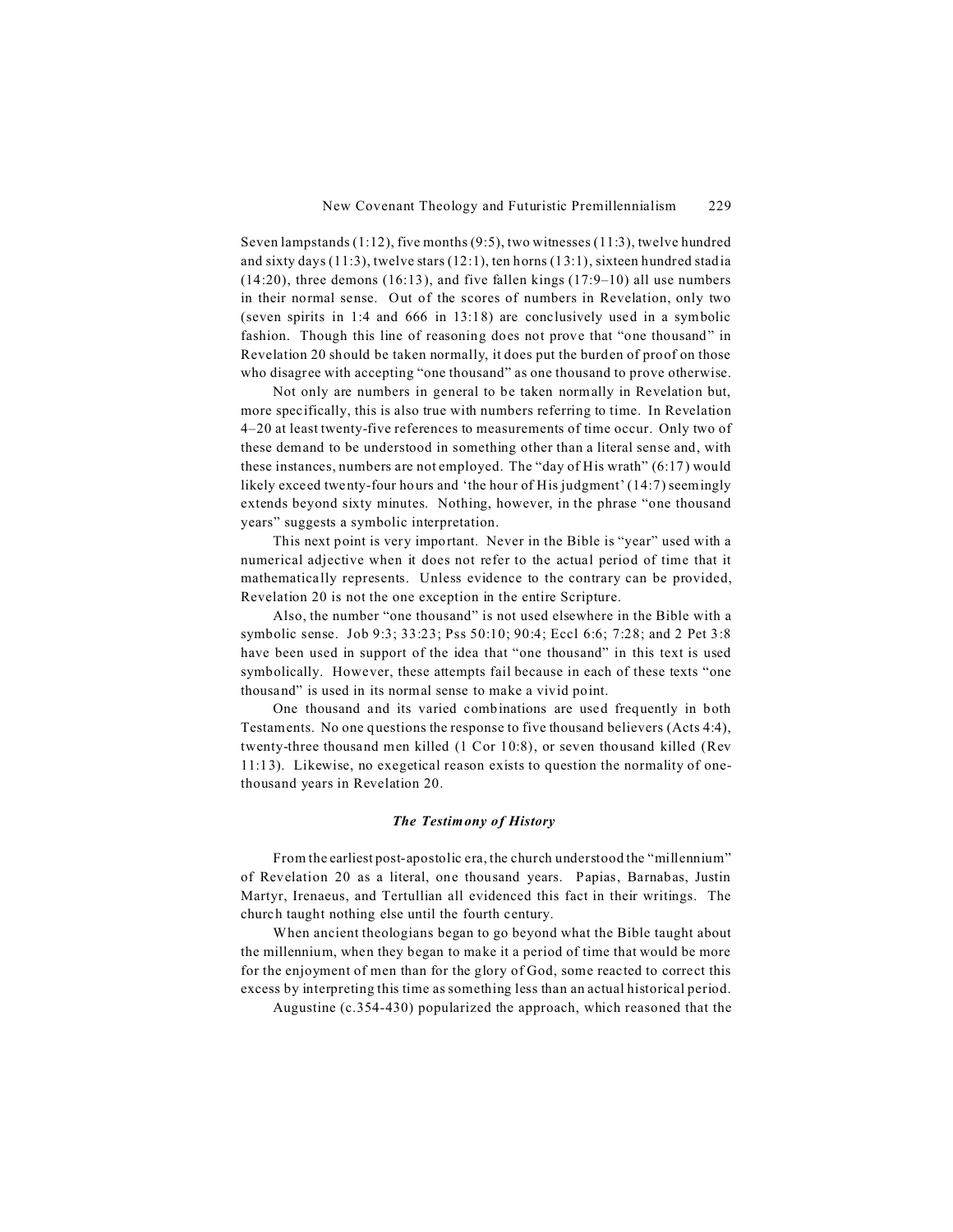church inherited the blessings promised to Israel and that they are spiritual, not earthly. He taught that Revelation 20 referred to this time.

However, even Augustine understood from Revelation 20 that this period lasted one thousand literal years. So Augustine, called by many the father of amillennialism, took the one thousand years normally. Even to this day some non-premillennialists interpret Revelation 20 to be actually one thousand years in length. To do differently does injustice to the text.

# *Conclusions*

The one thousand years of Revelation 20 look to the future for fulfillment since an honest appraisal of the text and history determines that they have not yet occurred. Further, a survey of numbers in the Bible and Revelation pointedly demands that the "one thousand" years be understood in a normal sense. This position received further substantiation through a brief review of how the church has historically interpreted this text.

Although to prove Futuristic Premillennialism from Revelation 20 alone is beyond the scope of this discussion, certainly the next sequentially logical question would be, "Is there an unmistakable bridge that links the OT promises of a restored earthly kingdom to Israel with the distinctive statements of Revelation 20?" In closing, the suggestion is that there is—the rule and reign of the Lord Jesus Christ on the throne of David in the city of God. Consider 2 Sam 7:12-16; Ps 2:1-12; Isa 2:2-4; 9:7; Jer 33:14-18; Ezek 34:23-24; Dan 2:44-45; Hos 3:5; Joel 3:9-21; Zeph 3:14-20; and Zech14:1-11 with Revelation 20:4, 6. Only FP takes this approach and arrives at this conclusion.

# **3. Unconfused and Separate Identities for Israel and the Church**

The book of Acts speaks frequently of the "church" (nineteen times) and "Israel" (twenty times). However, 'church' refers to those believing at Pentecost and beyond; while "Israel" refers to the nation—historically and ethnically. The terms are never used synonymously or interchangeably. The church is never called "spiritual Israel" or "new Israel" in the NT; furthermore, Israel is never called "the church" in the OT.

Only three texts might even remotely be considered to equate Israel with the church. However, upon closer inspection, they yield the following proper interpretations.

- 1. Romans 9:6 distinguishes between physical birth and the new birth.
- 2. Romans 11:26 promises that all elect Jews will be saved.
- 3. Galatians 6:16 refers to the believing Jews in the Galatian congregations.

"Church" is mentioned at least eighteen times in Revelation 1–3. It is not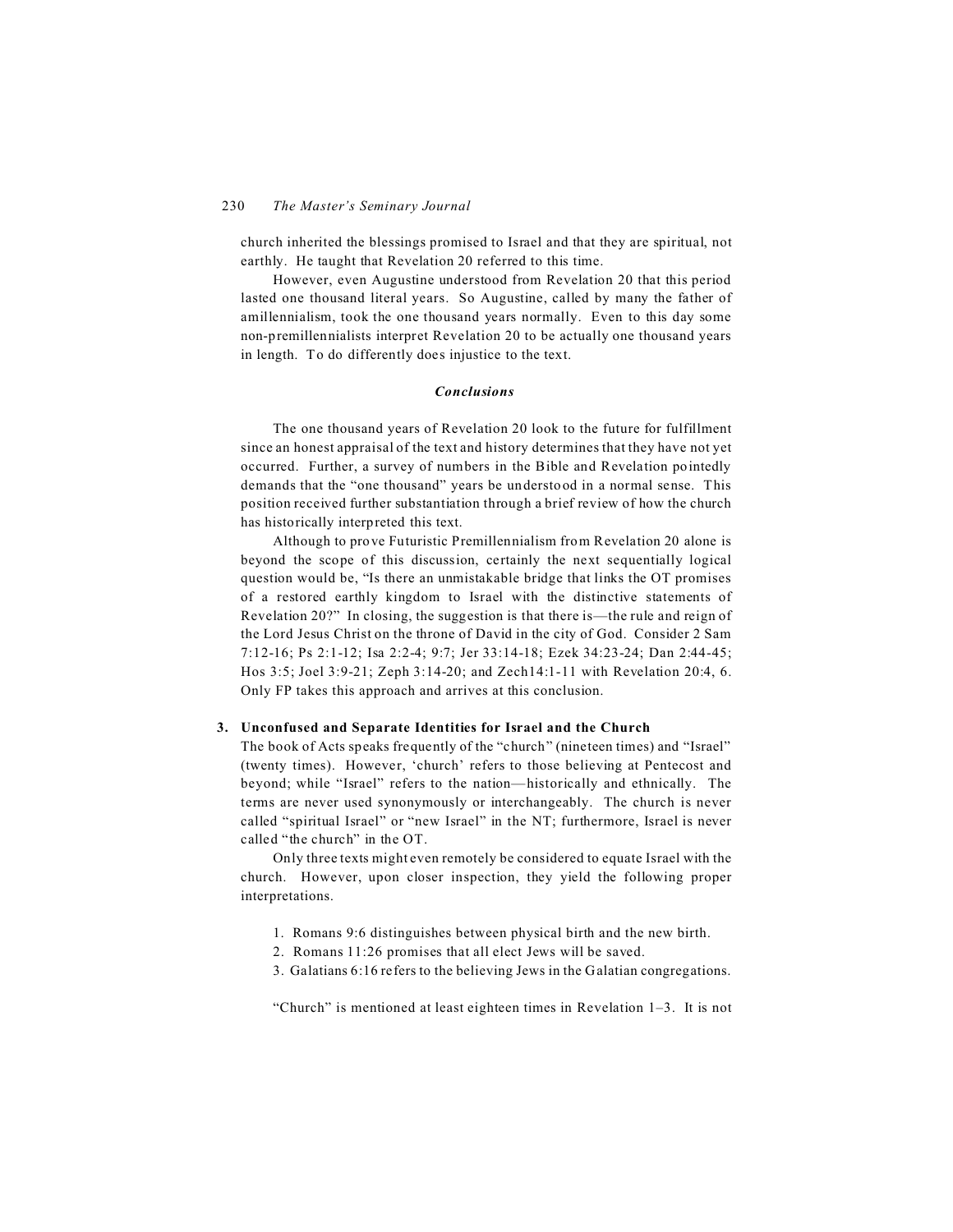later confused with "Israel' in Revelation 6–19. Between Rev 4:1 and Rev 22:15, the church is not mentioned. The last occurrence of "church" refers back to the original recipients/readers in the late first-century church. Only FP accounts for this clear biblical distinction.

# **4. Preservation of the Jewish Race and Israel**

The Jewish race is the most persecuted ethnic group in world history. The ten northern tribes of Israel have been extremely obscure since the Assyrian captivity in 722 B.C. The nation of Israel never regained any degree of its former sovereign rule after the Babylonian captivity in 586 B.C. until the nation was restored in A.D. 1948. Yet, today the Jewish race and the nation of Israel are a recognized people residing in the ancient land of their ancestors, who trace their roots back to Abraham in Genesis 12 (c.2165–1990 B.C.).

The OT promised that Israel would again be restored by God to international prominence in spite of their ancient exiles, Ezek 37:15–28 being the most prominent text. Both Jer 31:35–37 and 33:19–26 guarantee that this promise is as sure as the laws of nature. Many OT texts promise that once Israel is fully restored, she will never be overthrown or shamed again (Jer 31:40; Ezek 37:25; Joel 2:26–27; Amos 9:15; Zeph 3:20). Only with FP is this expected.

# **5. Unconditional Abrahamic and Davidic Covenants**

Both the Abrahamic and Davidic Covenants were intended to be unconditional in their ultimate effect. Nowhere does Scripture suggest that Israel forsook God's blessings forever and that these blessings have now allegedly been made spiritual and inherited by the church. To say otherwise, in effect, is to make God a liar.

The Abrahamic Covenant is called an everlasting covenant in which God gave Abraham and his descendents the land of Israel as an everlasting possession (Gen 17:7–8). God's promise to Abraham is corroborated in 1 Chron 16:15-17 and Ps 105:8-15. By this covenant, a people and a land are promised for Israel.

The Davidic Covenant of 2 Sam 7:8-16 is called an everlasting covenant in 2 Sam 23:5, 2 Chron 21:7, and Ps 89:3–4, 19–29, 36. By this covenant, a throne is promised for Israel. Only FP fully takes these features into consideration.

#### **6. Proper Order of Christ's Return and Christ's Reign**

In prophetic Scripture, Christ is portrayed as first returning to earth for His kingdom and then reigning over it. He returns in Daniel 2:34-35 and then reigns in Dan 2:44–45. He first returns in Zech 14:5 and then reigns in 14:9. Christ's coming first appears in Matt 24:27, 30, 37, 42, 44, followed by His reign in Matt 25:31. In Rev 19:11, He returns to reign as described in Rev 20:4. Only FP holds to this repeated pattern. In the other unbiblical prophetic profiles, Christ reigns first before later coming to earth.